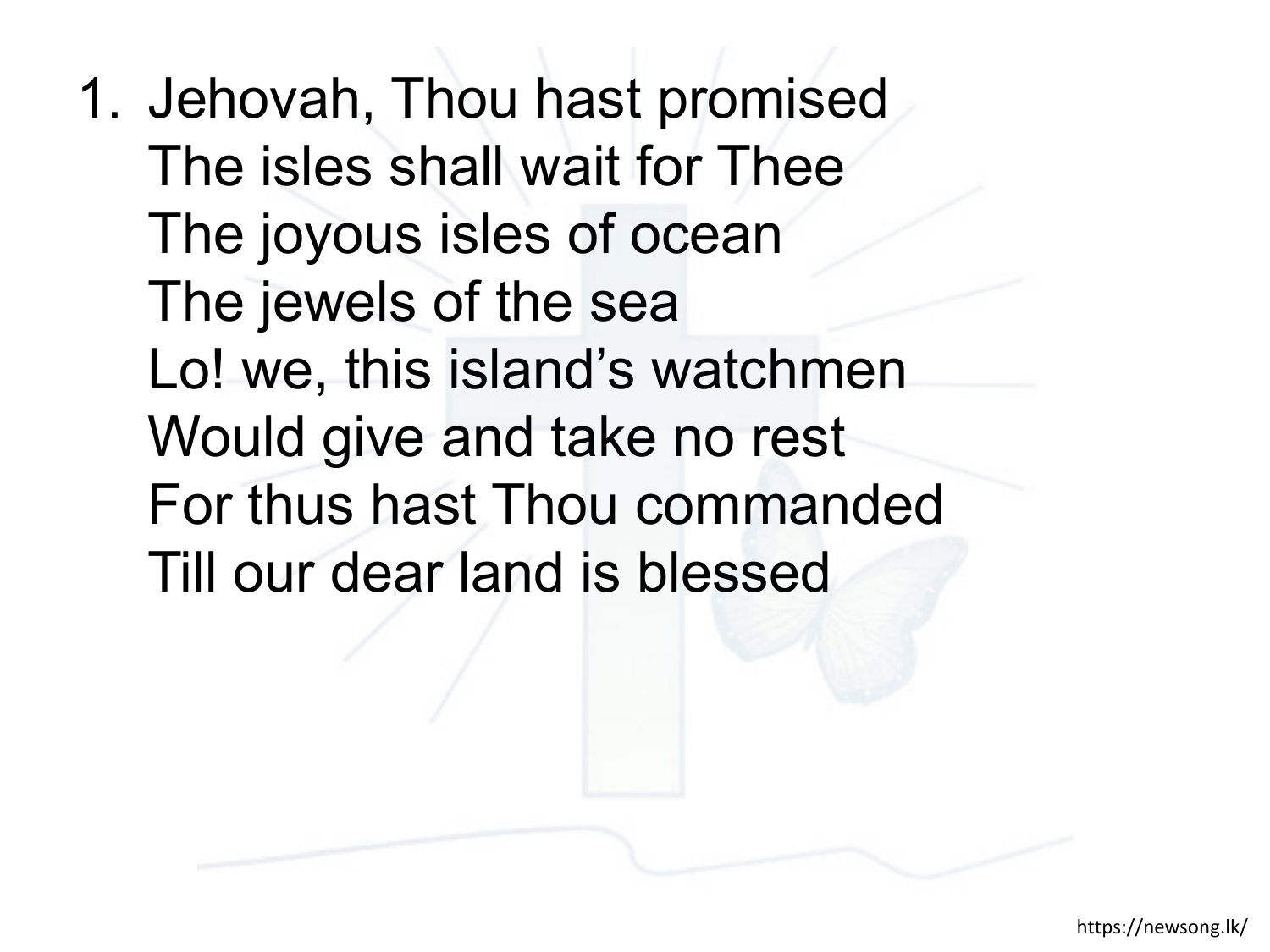2. Then bless her mighty Father With blessings needed most In every verdant village By every palmy coast On every soaring mountain O'er every spreading plain May all her sons and daughters Thy righteousness attain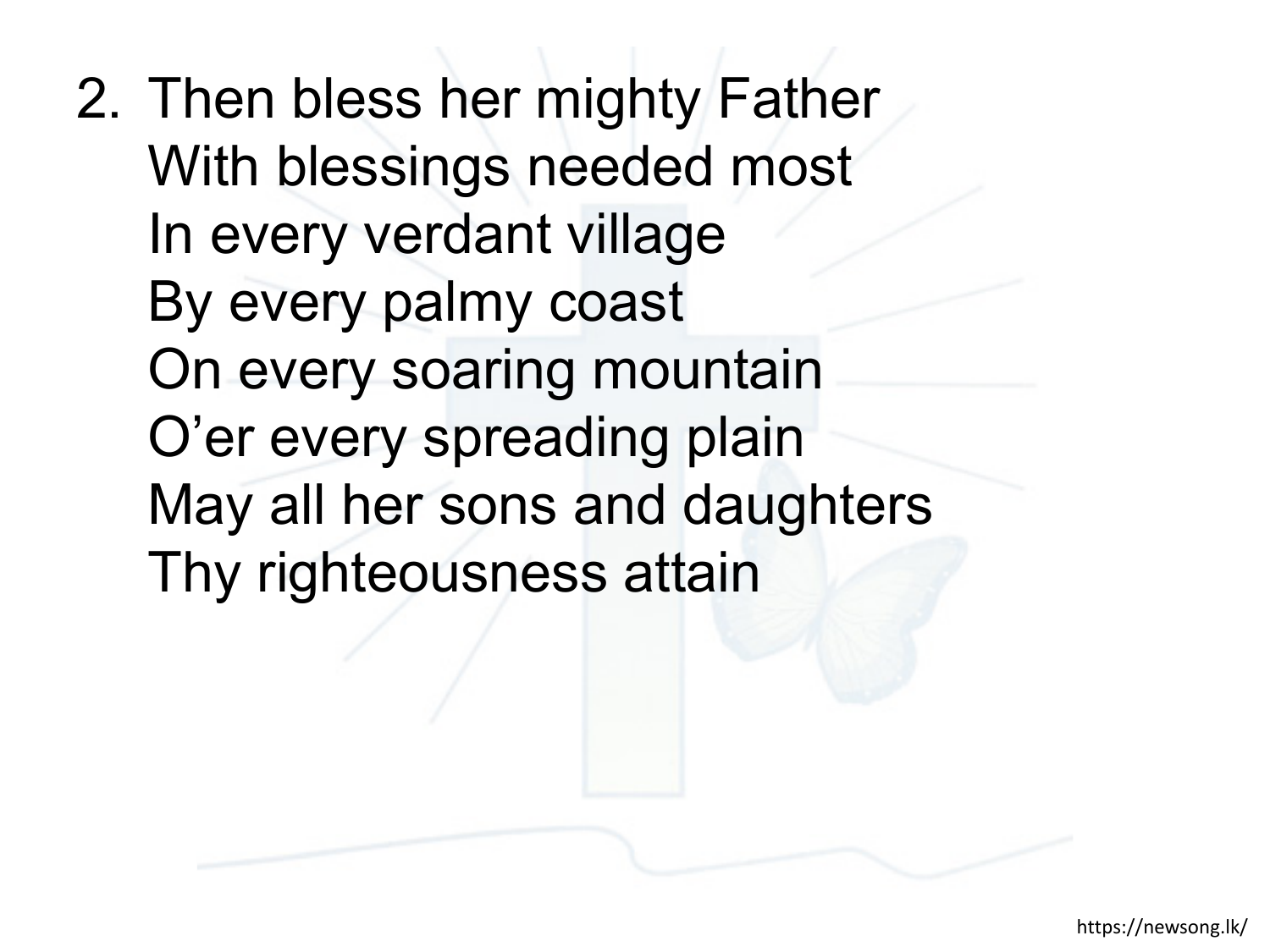3. Give peace within her borders Twixt man and man goodwill The love all unsuspicious The love that works no ill In loyal lowly service Let each from other learn The guardian and the guarded Till Christ Himself return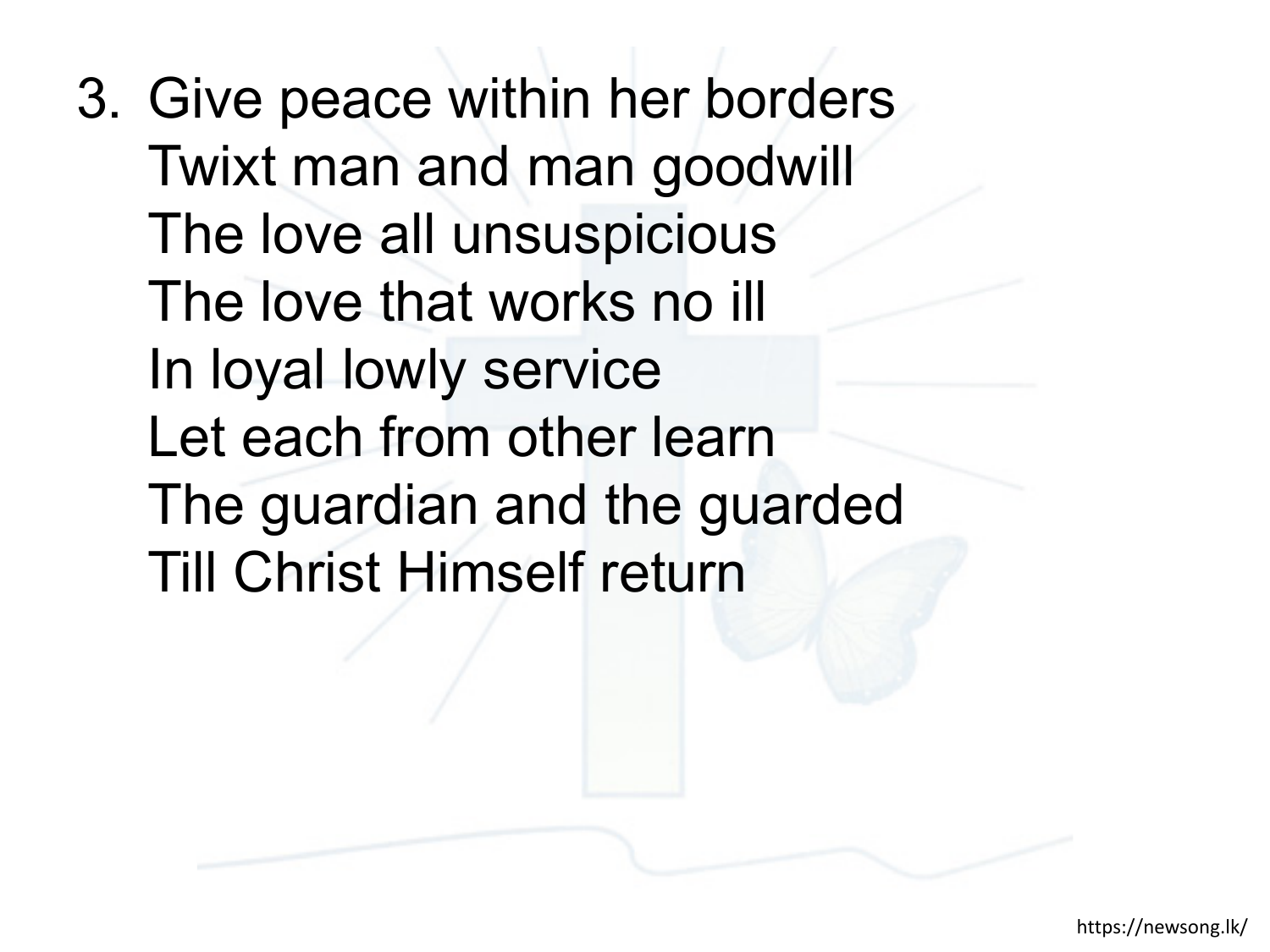4. To Him our land shall listen To Him our peoples kneel All rule be on His shoulder All wrong beneath His heel O consummation glorious Which now by faith we sing Come, cast we up the highway That brings us back our King!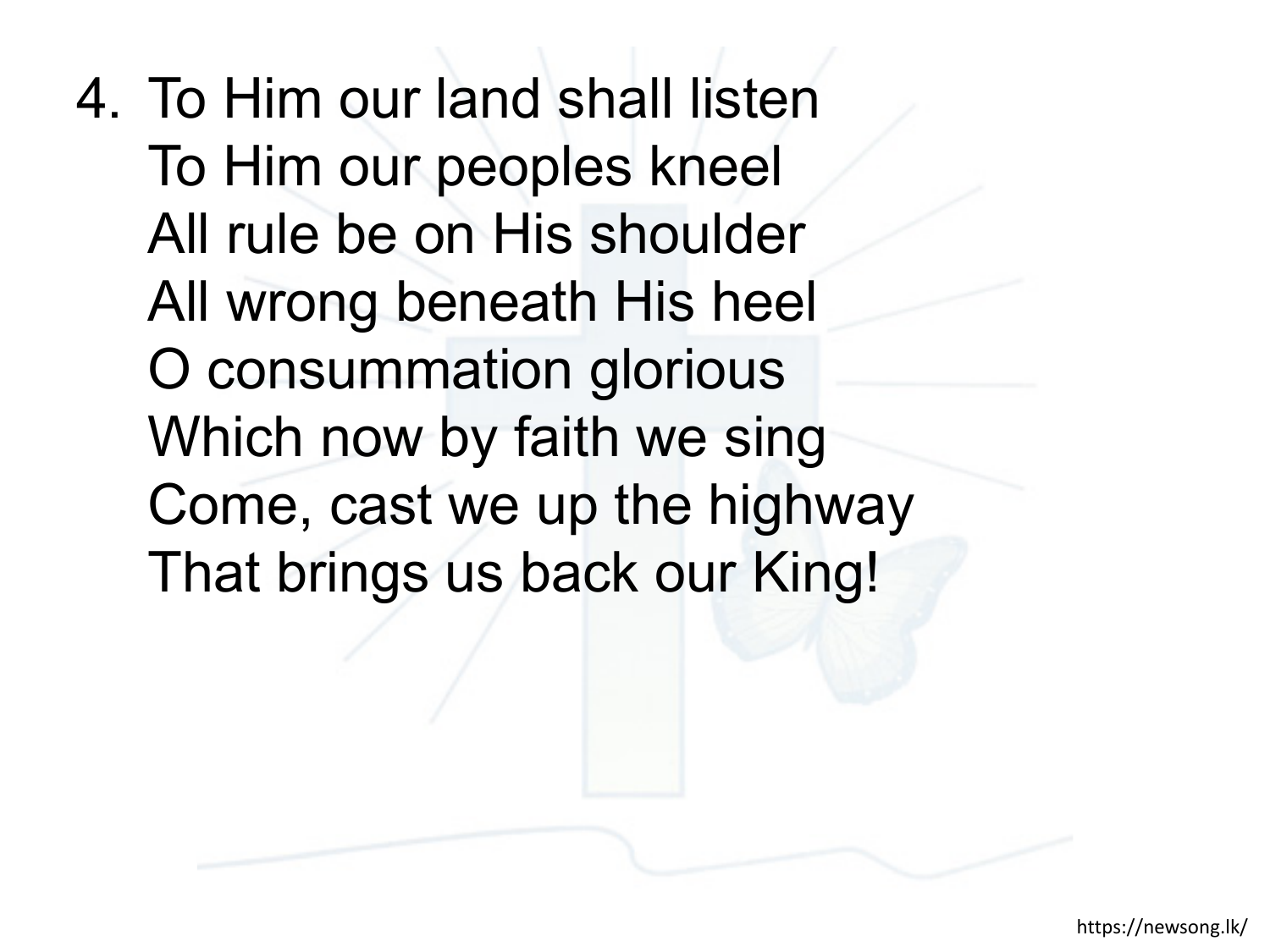1. සමිඳූනි දිවයින් මුහුෙද් මැණික්වන් ඔබ එන ෙතක් ෙතදින් සිටියි අණ දුන් ෙමන් ෙම් රටටත් එෙලසින් ආසිරි ෙදන ෙමන් අවදිවම නිතින් යදිමු ඔබෙගන්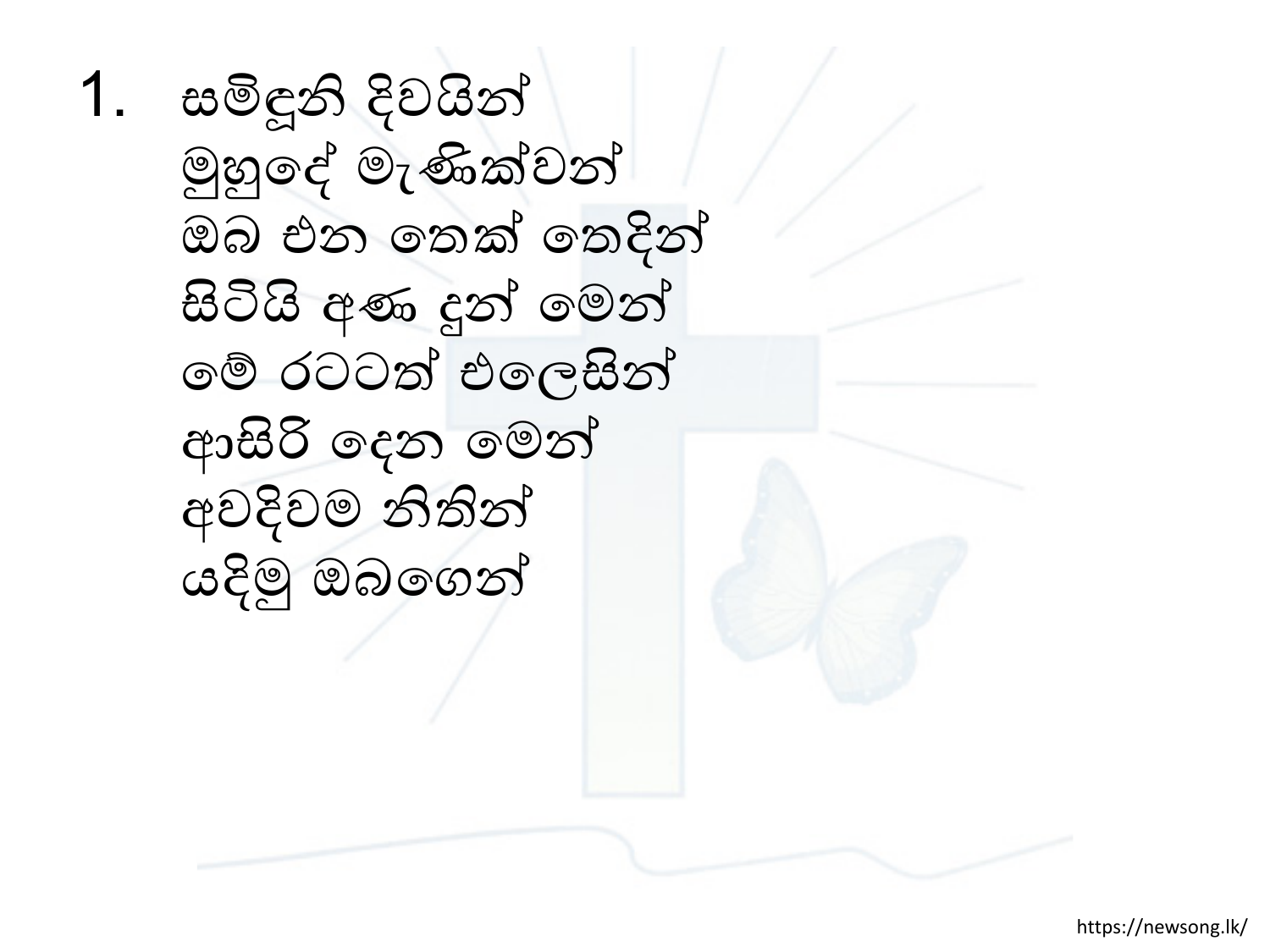2. පියාෙණනි බෙලන් යුත් එවන් සිරි ෙවෙසස් සපිරි සුනිල් ෙකත්වත් ගම් නියම් ගම් ෙපෙදස් කඳුෙහල් අවටද මුහුදු ෙතරද වසන්ෙනෝ සතුටිනි ෙවත්වා ඔබ සුතන්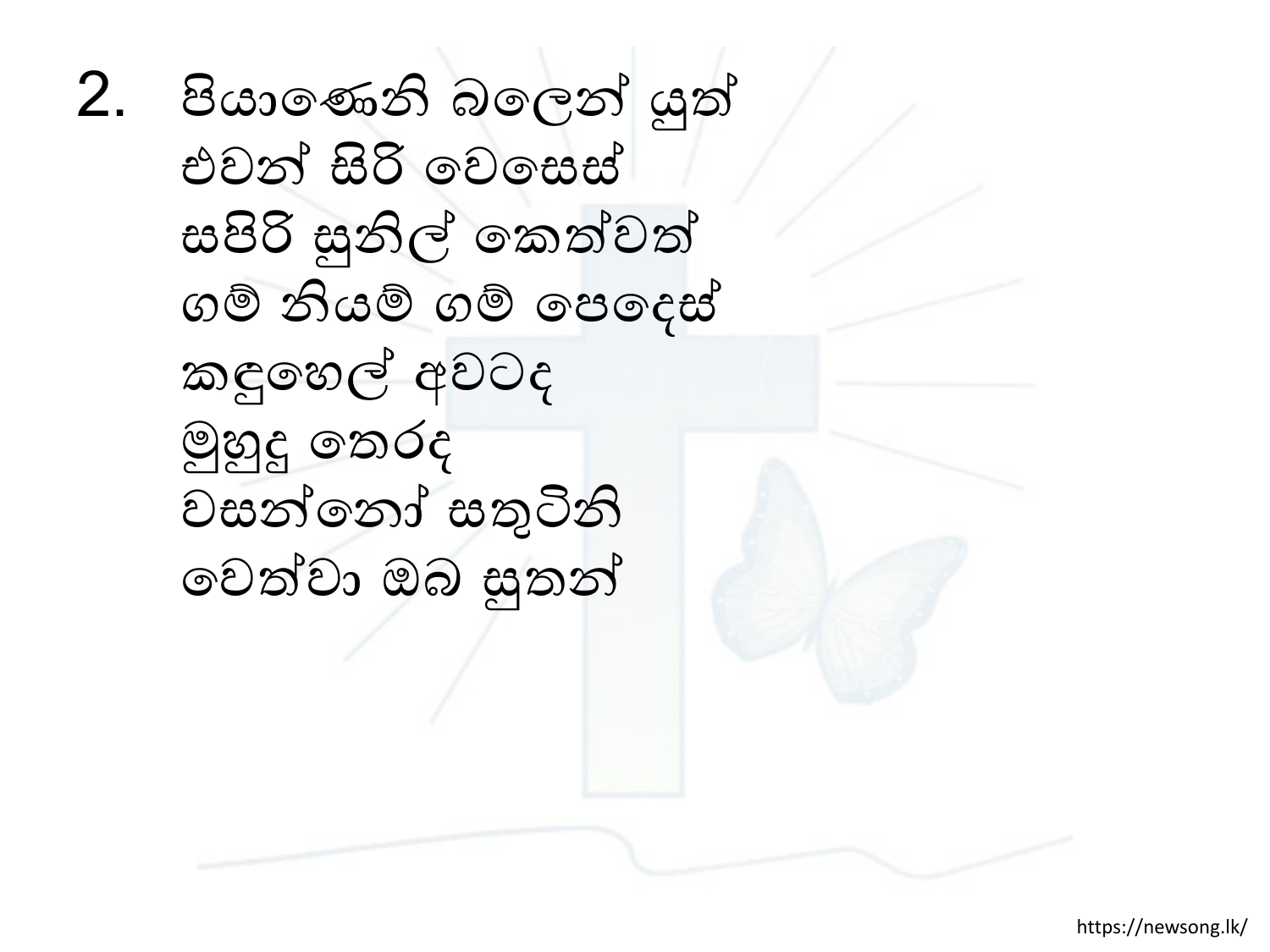3. රටෙහි සමාදානෙන් නිති පවතින්ටත් සැබෑ ෙපම්යුත් සිතිෙන් සැම එක්සත් ෙවන්ටත් යටත් පහත් කමිනි වැඩ කරන ෙමන් ෙසත් ෙදනු පියාෙණනි එනෙතක් සමිඳුන්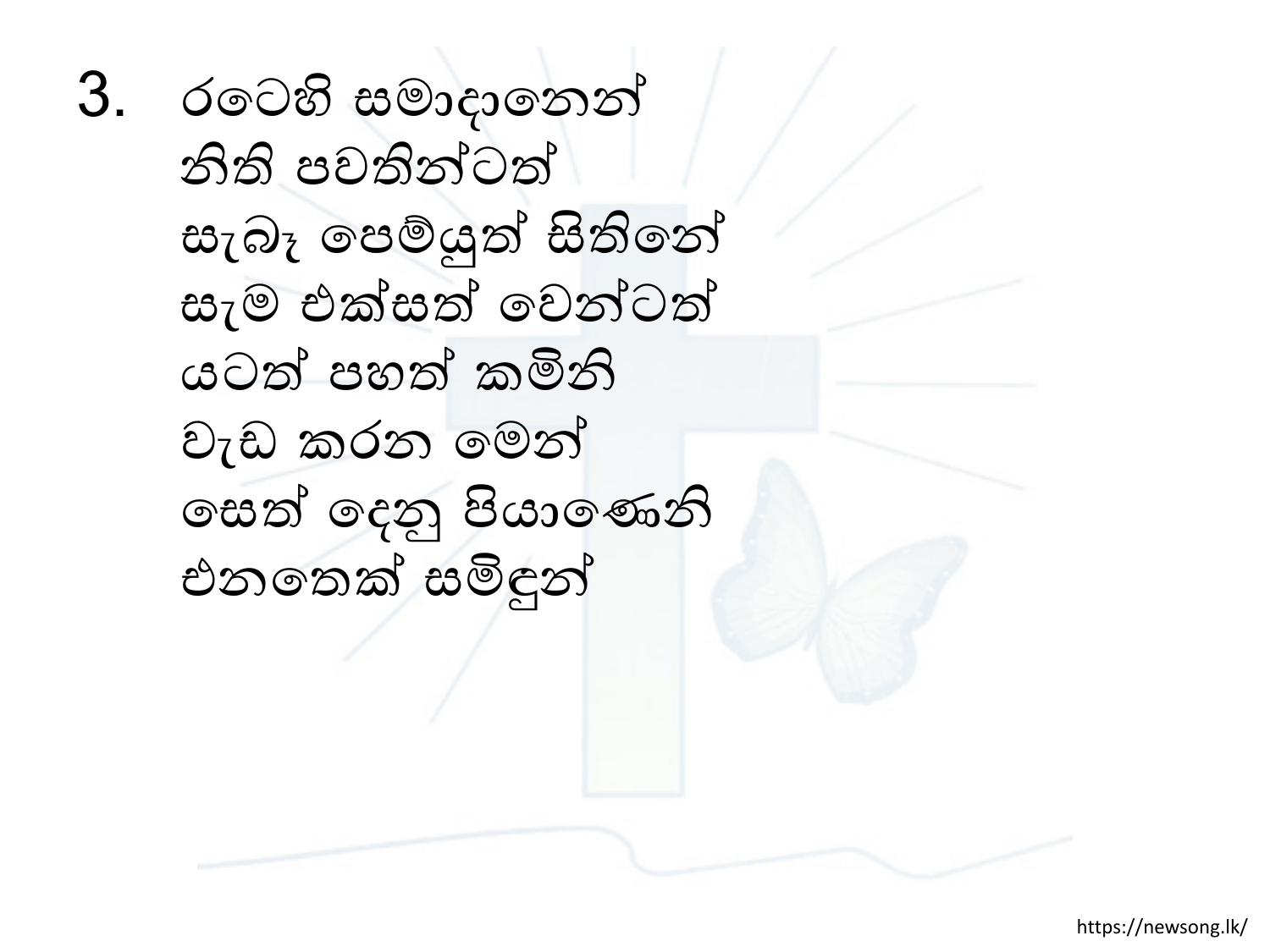4. � ලංකා ෙදන්න සවන් ෙය්සුස්ෙග් හඬට හිමි පා නමිඳිමින් නඟන් ගී ෙසොඳට දිවයින රකිමින් ෙසේවෙය් ෙයෙදමින් සපිෙරන ෙතක් සිරින් පිෙදමු සියල්ෙලන්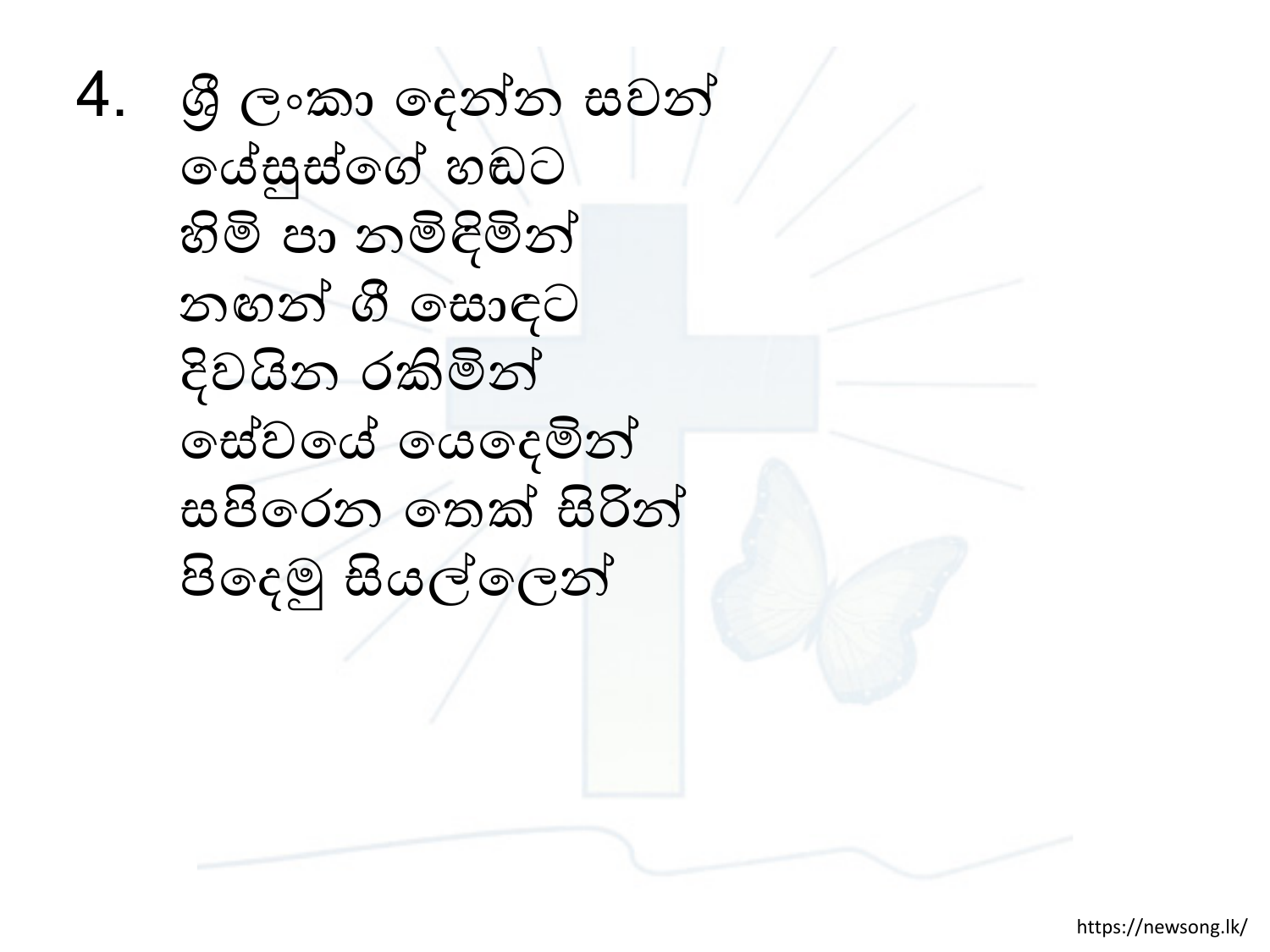1. பிதாவே ஆழி சூழும் ஆனந்த அணியாம் தீவுகள் காத்து நிற்க வாக்குகள் அளித்தீர் உம் வாக்காம் ஆசீர்வாதம் எம் தீவில் திகழ்வரை சாமக்காரராம் நாங்கள் ஆறுதல் அடையோம்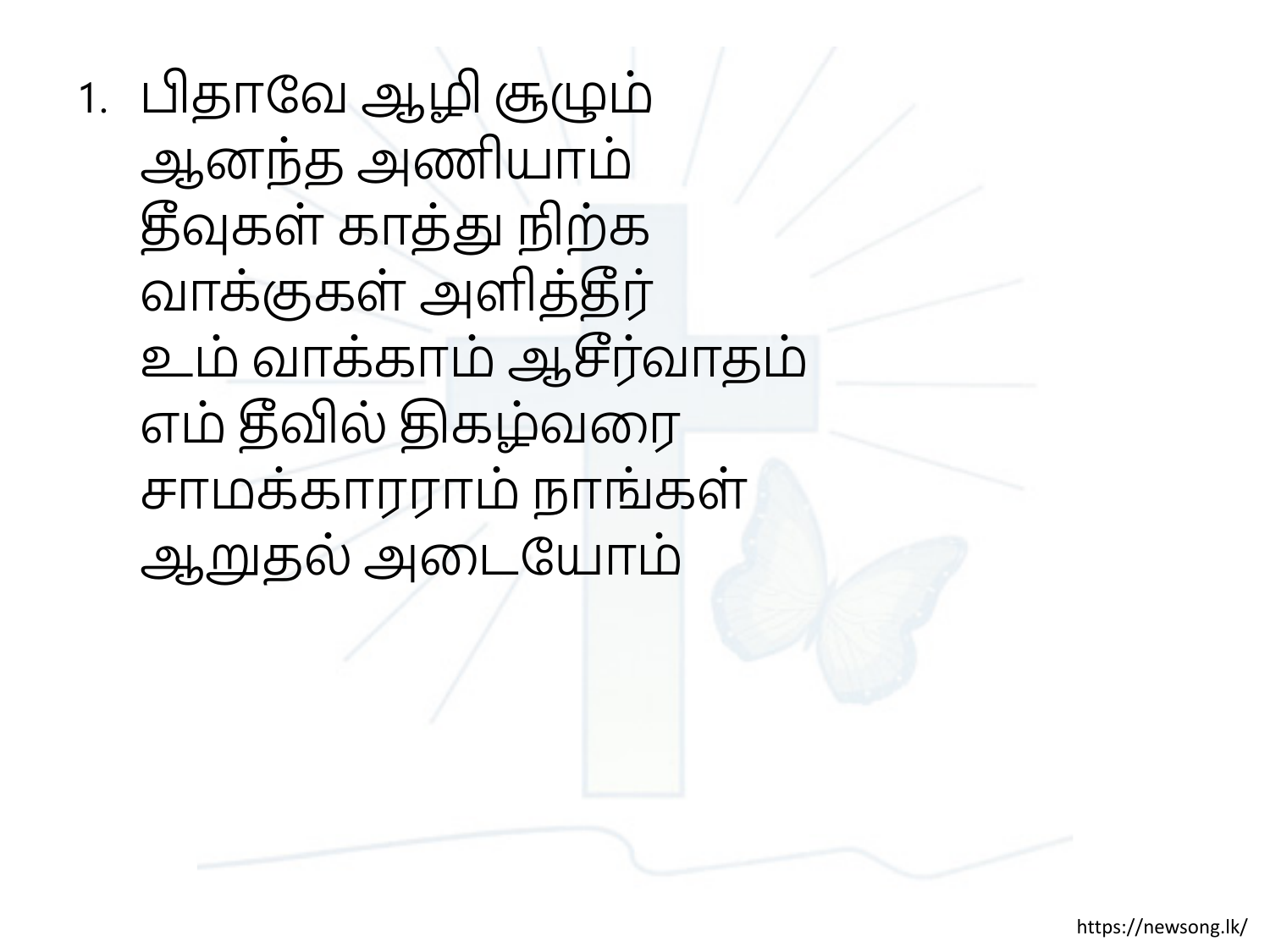2. வல்ல தேவா இத்தீவின் தேவை நிறைவுற ஆசீர்வதியும் பசும் கிராமம் விண்மலை அகவளர் மருங்கு தாழ் சமதரை வாழ் தம் புதல்வர்களுறும் அருளில் ததும்பவே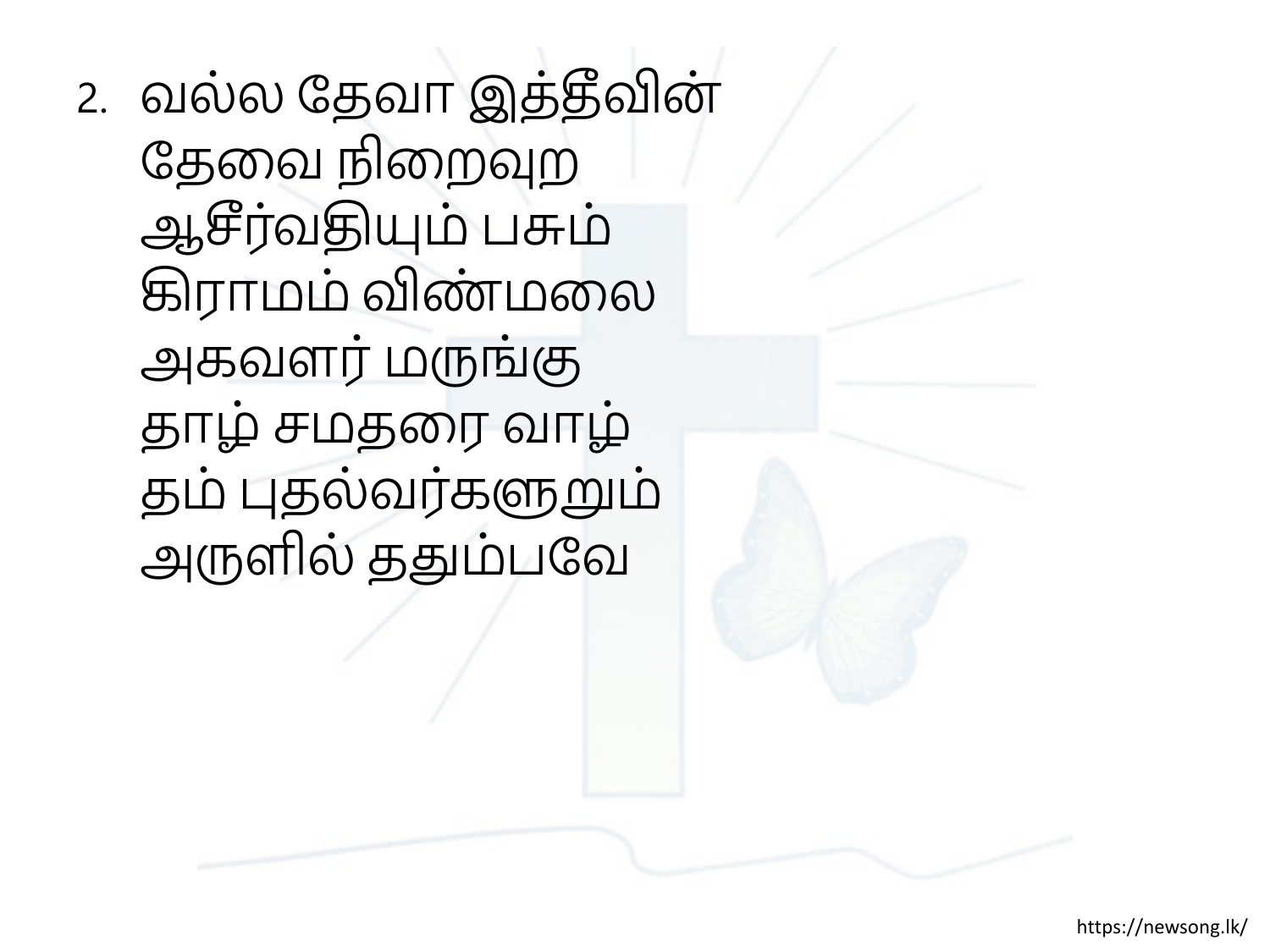3. எல்லையில் சமாதானம் தொல்லையில் நல்லன்பு மானிடரிடை பிரியம் நீணிலம் சேர்த்திடும் காவலர் காக்கப்படுவோர் தாழ்மை நன்றி நிறை சேவையிலாகுக எம் நாதன் வருந் துணையே